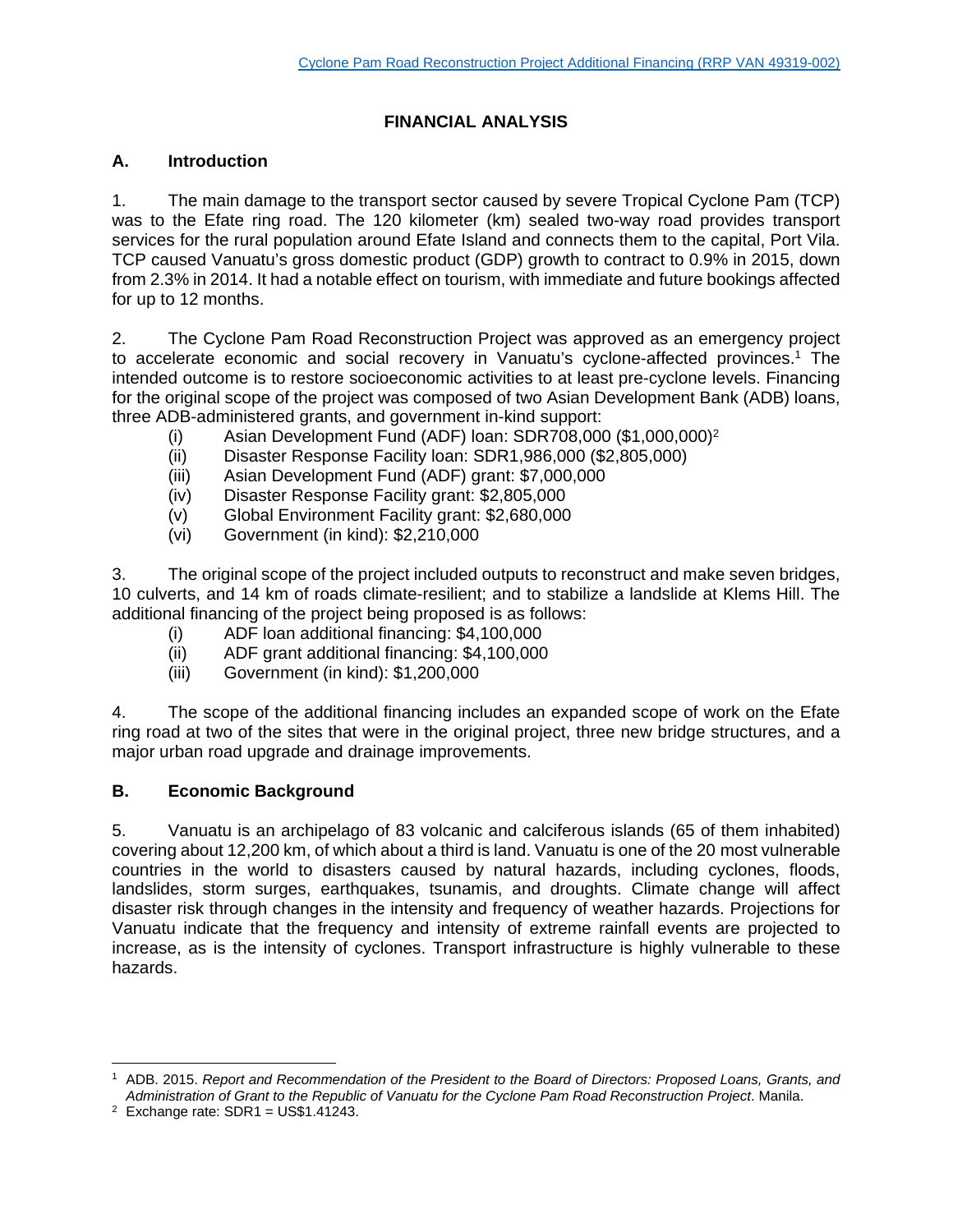6. Vanuatu's population of about 253,000 people is almost evenly distributed among the six administrative provinces: Malampa, Penama, Sanma, Shefa, Tafea, and Torba. It is estimated that about three-quarters of households engage in primarily subsistence livelihoods in rural areas.

7. Three key economic sectors dominate Vanuatu's economy are: agriculture, tourism, and commerce and industry. Vanuatu's exposure to agriculture and tourism contributes to its vulnerability, with natural disasters adversely affecting both sectors. The proportion of GDP of these key sectors are (i) agriculture (about 25% of GDP in 2013); (ii) tourism (about 33% of GDP in 2010); and (iii) commerce and industry (about 36% of GDP in 2013).

8. Several major development partners-funded projects are under way and planned for Vanuatu, predominantly in Port Vila. This is a boost to the economy during the construction phase, and should provide durable economic infrastructure. However, this contributes to the vulnerability of Vanuatu since (i) aid funding is subject to financial and political shocks; and (ii) these projects provide assets that require maintenance and often loan repayments—government expenditures that need to be planned over several decades. The list of infrastructure projects in Vanuatu is in Table 1.

| <b>Source of Financing</b>                | <b>Project</b>                                                      | <b>Overall Project</b><br>Value<br>(\$ million) | <b>Status</b>                            |  |  |  |  |  |
|-------------------------------------------|---------------------------------------------------------------------|-------------------------------------------------|------------------------------------------|--|--|--|--|--|
| A. Projects under Construction            |                                                                     |                                                 |                                          |  |  |  |  |  |
| <b>JICA</b>                               | Lapetasi Wharf                                                      | 94.6                                            | Under construction                       |  |  |  |  |  |
| ADB and Government<br>of New Zealand      | Vanuatu Interisland Shipping Project                                | 48.1                                            | Under construction                       |  |  |  |  |  |
| <b>ADB and Government</b><br>of Australia | Port Vila Urban Development Project                                 | 31.9                                            | Under construction                       |  |  |  |  |  |
| Government of New<br>Zealand              | Vanuatu Tourism Infrastructure<br>Project                           | 16.5                                            | Under construction                       |  |  |  |  |  |
| World Bank                                | Vanuatu Airports Infrastructure<br>Project                          | 58.9                                            | Design and<br>construction               |  |  |  |  |  |
| <b>PRC</b>                                | South Tanna and Malekula Roads<br>Luganville Wharf                  | 52.3<br>81.0                                    | Under construction<br>Under construction |  |  |  |  |  |
| ADB and SPREP                             | Vanuatu Energy Access Project                                       | 15.1                                            | Design and<br>construction               |  |  |  |  |  |
| Subtotal (A)                              |                                                                     | 398.4                                           |                                          |  |  |  |  |  |
| <b>B. Projects in the Design</b>          |                                                                     |                                                 |                                          |  |  |  |  |  |
| <b>World Bank</b>                         | Vanuatu Infrastructure<br>Reconstruction and Improvement<br>Program | 50.0                                            | Under design                             |  |  |  |  |  |
| <b>ADB</b>                                | <b>Cyclone Pam Road Reconstruction</b><br>Project                   | 18.5                                            | Under design                             |  |  |  |  |  |
| Subtotal (B)                              |                                                                     | 68.5                                            |                                          |  |  |  |  |  |
| TOTAL                                     |                                                                     | 466.9                                           |                                          |  |  |  |  |  |

**Table 1: Ongoing and Future Infrastructure Projects in Vanuatu** 

ADB = Asian Development Bank, PRC = People's Republic of China, JICA = Japan International Cooperation Agency, SPREP = Secretariat of the Pacific Regional Environment Programme. Source: Vanuatu Project Management Unit.

9. Port Vila is a growing capital city with about 44,000 residents, while greater Port Vila has a population of 58,000 that is forecast to increase to more than 109,000 by 2025. Urban services must be expanded to cater to the needs of the growing population of Port Vila and its peri-urban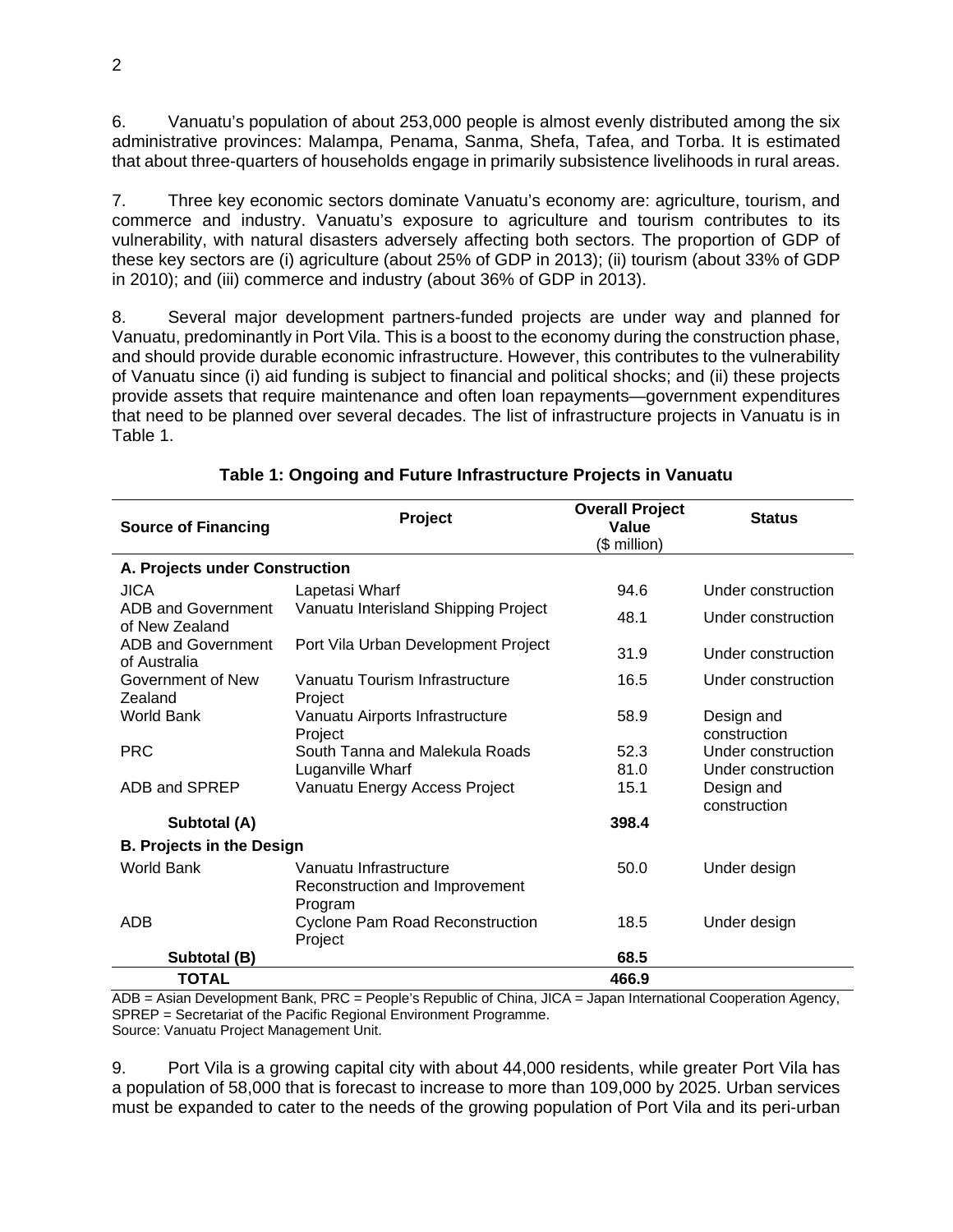settlements.<sup>3</sup> The project focus was on connecting rural areas with Port Vila. The proposed additional financing of the project enhances this and includes improved infrastructure to urban areas.

#### **C. Existing Assets and Condition**

10. Some 92 km of the Efate ring road were upgraded in 2008–2010 under the Millennium Challenge Account of the United States, providing the essential durable asset of stable road formation. However, several of the structures were not upgraded at that time and the condition of existing transport infrastructure on the ring road contributed to the damage incurred during TCP. These remain vulnerable to future disasters.

11. Asset performance measures and defined targets have not been available until recently— 2017 will be the first year this type of performance is measured objectively. Anecdotally, performance is considered satisfactory. Response times to minor defects, which soon become major defects, are the most frequently observed shortcoming.

#### **D. Fiscal Position**

12. Vanuatu has demonstrated a steady fiscal stance over the past 4 years (2013–2016). Except for a spike in revenue and subsequent operating balance following TCP in the first quarter of 2015, the fiscal balance has generally oscillated between a surplus or deficit of up to Vt500 million per quarter. Quarterly expenditure has been steady at just over Vt4,000 million during this period (average 2013–2016: Vt4,250 million).<sup>4</sup> A surplus was achieved in fiscal year (FY) 2009, with deficits in the following years.

13. The government has not achieved its goal of balanced budgets in most recent years, with budget deficits varying, indicating some unpredictability of aggregate fiscal discipline (Table 2).

| $\frac{1}{2}$ , which is a set of the set of the set of the set of the set of $\frac{1}{2}$ , where $\frac{1}{2}$ , we set $\frac{1}{2}$ , we set of $\frac{1}{2}$ , we set of $\frac{1}{2}$ , we set of $\frac{1}{2}$ , we set of $\frac{1}{2}$ , we set of<br><b>Items</b> | <b>FY2009</b><br>(Vt million) | FY2010<br>(Vt million) | FY2011<br>(Vt million) | FY2012<br>(Vt million) | FY2013<br>(Vt million) |  |  |
|------------------------------------------------------------------------------------------------------------------------------------------------------------------------------------------------------------------------------------------------------------------------------|-------------------------------|------------------------|------------------------|------------------------|------------------------|--|--|
| A. Consolidated Financial Performance                                                                                                                                                                                                                                        |                               |                        |                        |                        |                        |  |  |
| 1. Revenue                                                                                                                                                                                                                                                                   | 18.125                        | 17.083                 | 15.842                 | 16,807                 | 17,088                 |  |  |
| 2. Expenditure                                                                                                                                                                                                                                                               | 14.541                        | 15.918                 | 17.245                 | 17.697                 | 17,738                 |  |  |
| <b>B. Revenue less Expenses</b>                                                                                                                                                                                                                                              | 3.684                         | 1165                   | (1,403)                | (890)                  | (650)                  |  |  |
| 1. Net surplus/(deficit) of<br><b>GBEs</b>                                                                                                                                                                                                                                   | (761)                         | (1,657)                | 262                    | 392                    | (650)                  |  |  |
| <b>C. Operating Balance</b>                                                                                                                                                                                                                                                  | 2.823                         | (492)                  | (1,141)                | (498)                  | (1, 158)               |  |  |

## **Table 2: Summary of Government's Financial Performance, 2009–2013**

 $( )$  = negative, FY = fiscal year, GBE = government business enterprise.

Source: Department of Finance and Treasury Administration.

14. However, Vanuatu faces several risks to the maintenance of a sound fiscal position. These risks are typical of those identified for small island developing states, such as being a small, open economy; global commodity price fluctuations affecting exports such as copra and imports such

 3 ADB. 2011. *Report and Recommendation of the President: Proposed Loan and Administration of Grants to the Republic of Vanuatu for the Port Vila Urban Development Project*. Manila (Economic and Financial Analysis [available from the list of linked documents in Appendix 2]).

<sup>4</sup> Reserve Bank of Vanuatu, Research and Statistics Department. 2016. *Quarterly Economic Review: March 2016*. Port Vila.